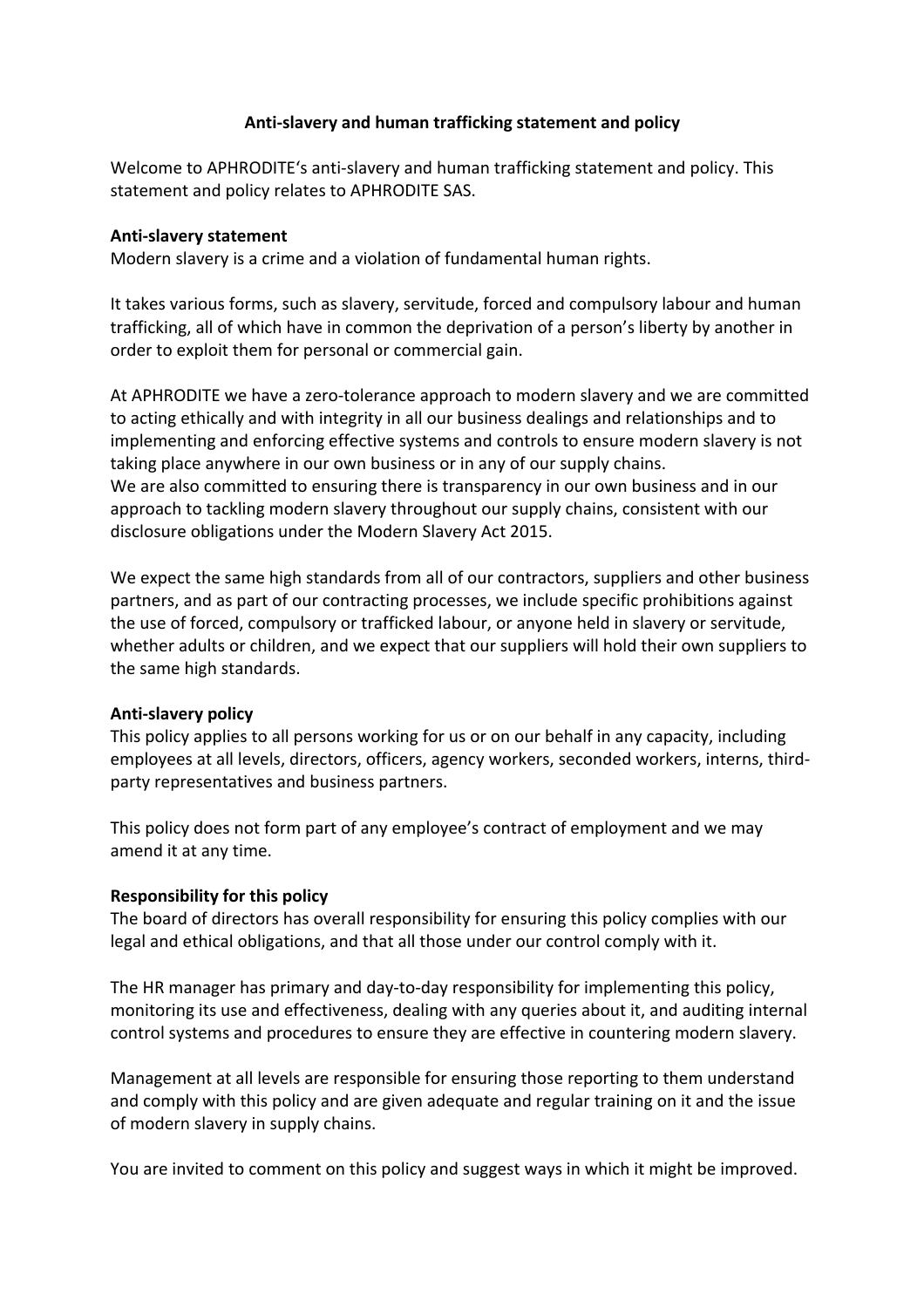Comments, suggestions and queries are encouraged and should be addressed to the HR manager via the contact page of our website.

#### **Compliance with this anti-slavery policy**

You must ensure that you read, understand and comply with this anti-slavery policy.

The prevention, detection and reporting of modern slavery in any part of our is the responsibility of all those working for us or under our control.

You are required to avoid any activity that might lead to, or suggest, a breach of this policy. You must notify your manager as soon as possible if you believe or suspect that a conflict with this policy has occurred, or may occur in the future.

You are encouraged to raise concerns about any issue or suspicion of modern slavery in any parts of our business or supply chains of any supplier tier at the earliest possible stage.

If you believe or suspect a breach of this policy has occurred or that it may occur you must notify your manager as soon as possible.

You should note that where appropriate, and with the welfare and safety of local workers as a priority, we will give support and guidance to our suppliers to help them address coercive, abusive and exploitative work practices in their own business and supply chains.

If you are unsure about whether a particular act, the treatment of workers more generally, or their working conditions within any tier constitutes any of the various forms of modern slavery, raise it with your manager.

We aim to encourage openness and will support anyone who raises genuine concerns in good faith under this policy, even if they turn out to be mistaken.

We are committed to ensuring no one suffers any detrimental treatment as a result of reporting in good faith their suspicion that modern slavery of whatever form is or may be taking place in any part of our own business or in any of our supply chains.

Detrimental treatment includes dismissal, disciplinary action, threats or other unfavourable treatment connected with raising a concern. If you believe that you have suffered any such treatment, you should inform the HR manager immediately.

If the matter is not remedied, and you are an employee, you should raise it formally using our Grievance Procedure, which can be found in the Staff handbook, which is available upon request.

#### **Communication, training and awareness of modern slavery**

Training on this policy, and on the risk our business faces from modern slavery in its supply chains, forms part of the induction process for all individuals who work for us, and regular training will be provided as necessary.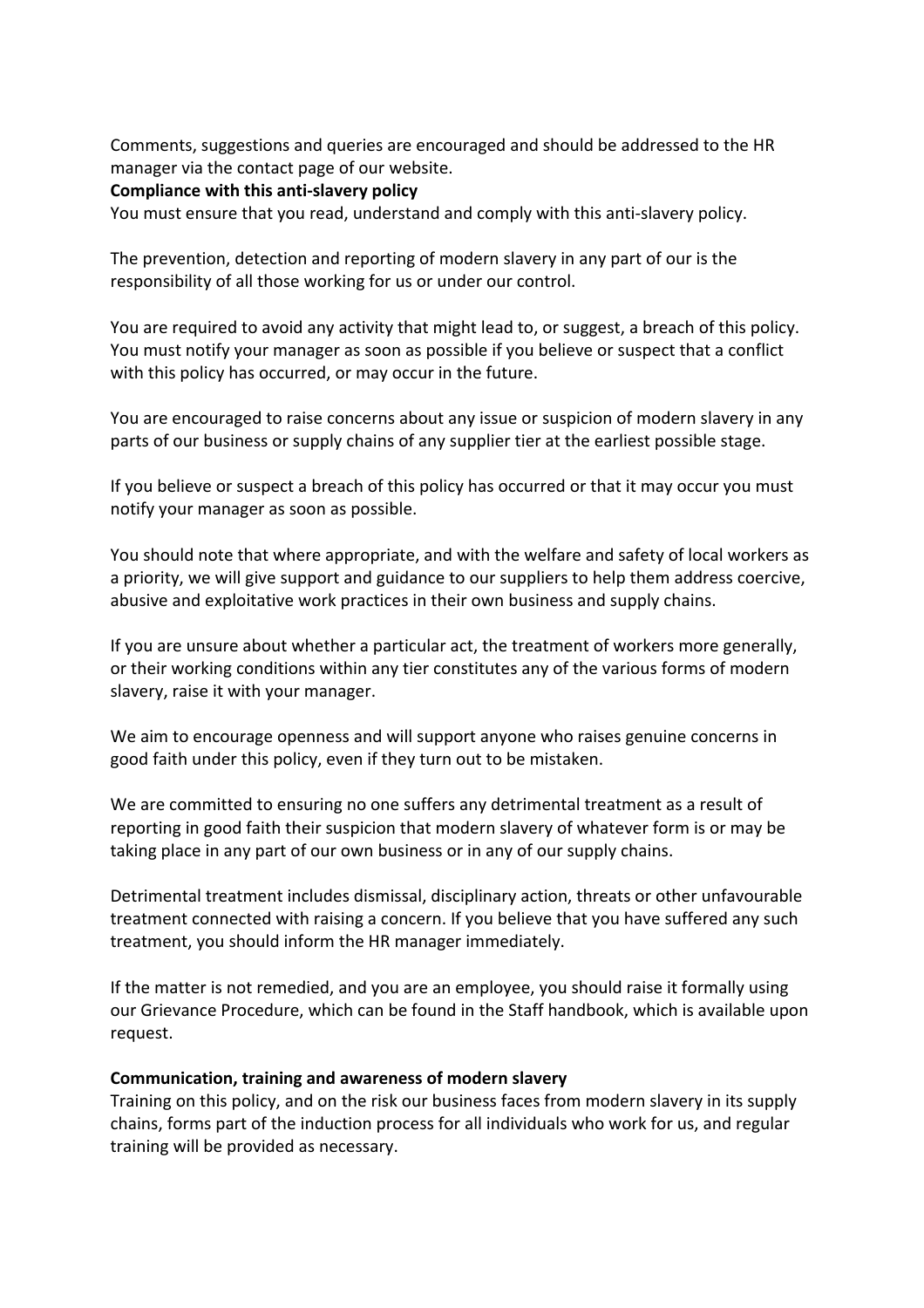Our zero-tolerance approach to modern slavery must be communicated to all suppliers, contractors and business partners at the outset of our business relationship with them and reinforced as appropriate thereafter.

#### **Breaches**

Any employee who breaches this policy will face disciplinary action, which could result in dismissal for misconduct or gross misconduct.

We may terminate our relationship with other individuals and organizations working on our behalf if they breach this policy.

#### **Due diligence**

Due diligence is an essential practice for APHRODITE. We consistently monitor our clients, customers, employees, cash flow, assets, insurance policies and third party suppliers, and are taking all necessary measures to identify, prevent and mitigate incidences of modern slavery in our operations and supply chains.

#### **Risk assessment and management**

APHRODITE seeks to asses and manage risk of modern slavery within the workplace.

Our on boarding process with workers and contractors include checking personal identification documents, and personal details such as address and bank details. These are an essential compliance process, but are also considered as potential indicators of modern slavery that may need further checking.

Our processes include checking documents, which will highlight any workers unwilling to provide that information. For example, an instance of a worker at risk could be if they have had their personal belongings or identification taken from them — or if other documents are being withheld.

An individual may also not have their own bank account, or may be found to have a common address with many other workers are recognized as potential indicators of modern slavery that may need further checking.

Injuries, fatigue or poor physical health are also recognized as potential indicators of modern slavery that may need further checking.

Where concerns are raised with regards to risks of modern slavery in the workplace, these are dealt with swiftly, in accordance with APHRODITE's anti-slavery policy.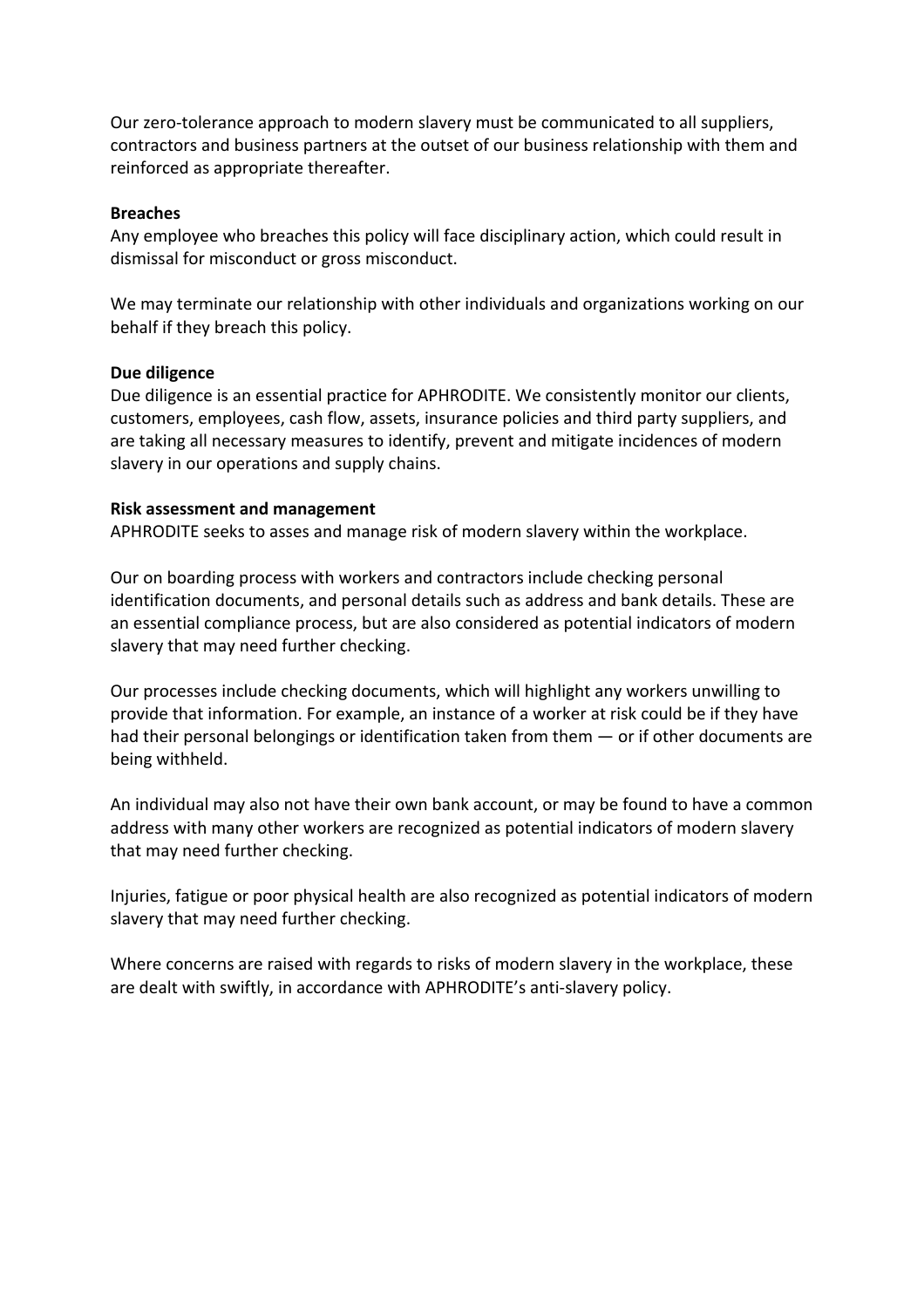# **Content policy**

By posting content on Aphrodite's website, you agree to abide by this policy. We reserve the right to remove any content, in whole or part, that violates this policy, our Terms of Service or for any other reason at our sole discretion.

In the event of repeated or severe violations, we may suspend or permanently deactivate the account(s) in question.

You can report the content directly or contact us to report content that appears to violate this policy.

### **The following content is not allowed on Aphrodite's websites:**

- Content created solely for the purpose of advertising or other commercial content, including company logos, links, or company names
- Spam, unwanted contact, or content that is shared repeatedly in a disruptive manner
- Content that endorses or promotes illegal or harmful activity, or that is violent, graphic, threatening, or harassing
- Content that is discriminatory
- Attempts to impersonate another person, account, or entity, including a representative of Aphrodite
- Content that is illegal or that violates another person's or entity's rights, including intellectual property rights and privacy rights
- Content that includes another person's private or confidential information

# **Feedback and complaints**

Aphrodite's website welcome feedback on all their content. Here is the way to provide feedback:

Contact – you can contact us using the Aphrodite website contact form that will be sent to our Customer Service team. The team will pass on your feedback to the appropriate editorial team member. Alternatively you can email us at contact@swame.com.

#### **Complaint process**

In the event that a complaint is made about a piece of content that cannot be resolved by the Customer Service team, the matter will be escalated to the site's Content Director.

Note: If you wish to make a complaint about our content or any operational issues, please email contact@swame.com.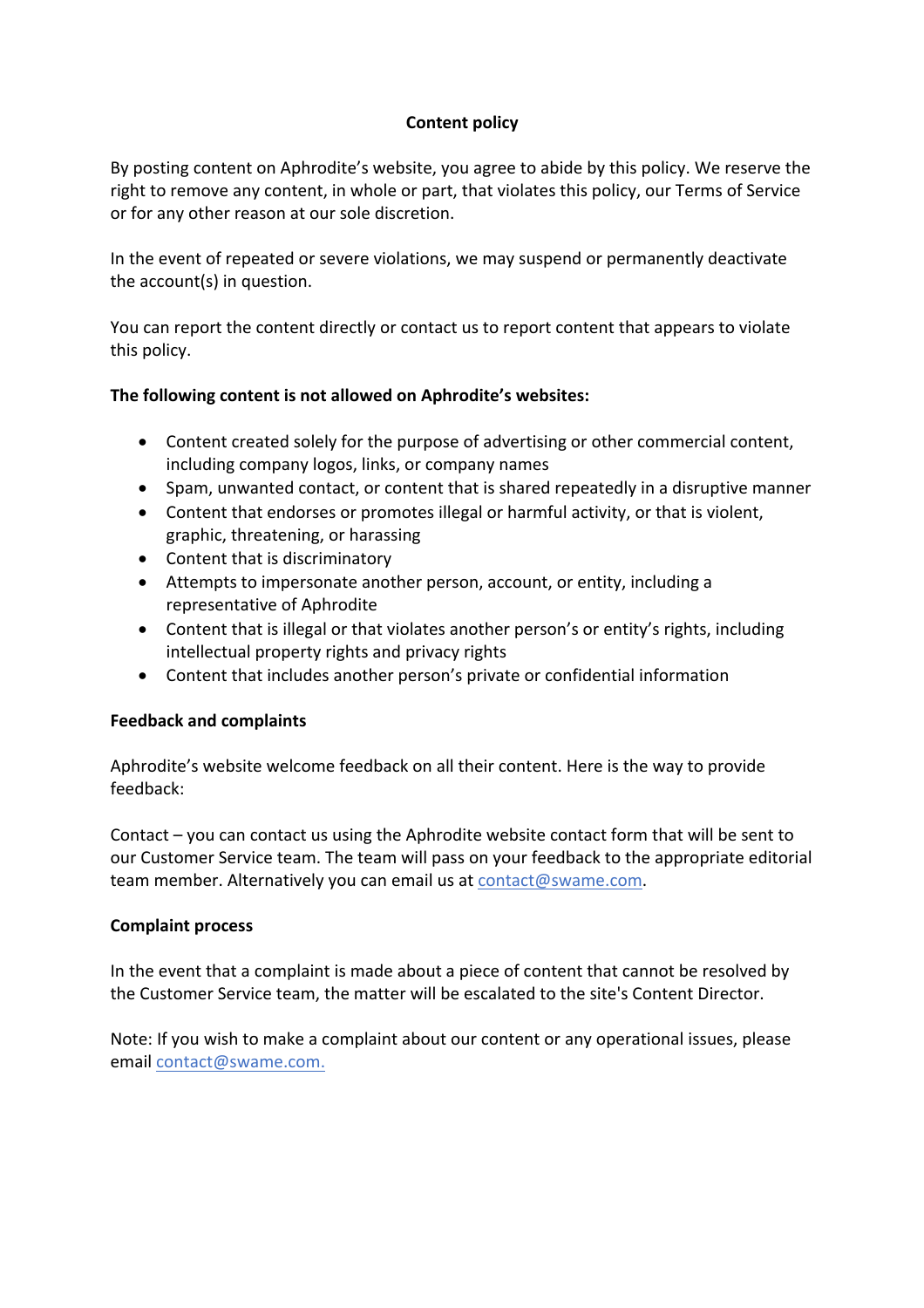## **Pre-screening and review for any content prior to publication**

All content on Aphrodite's websites is reviewed prior to publication, in different ways.

For image content, the images are sent through our website by an already registered content provider.

The content arrives in our platform where our Moderation team can moderate it, according to our policies and also the Content policy and the Anti-slavery and human trafficking statement and policy.

Only after this step, the content can be published on our website, if it respects all the policies.

For video content, the videos are sent through a platform by an already registered content provider.

This content arrives in our video platform where our Video Moderation team can check if the content is in compliance with our policies, but also with the Content policy and the Antislavery and human trafficking statement and policy.

Only after this step, the content can be published on our website, if it respects all the policies.

# **Vetting procedure(s) or system(s) for all content and capability for the vetting system to enable umbrella reporting the acquirer**

If one of the content isn't complying with the policies, we have a procedure to respect.

For images content, our Moderation team warns the Content Manager to see what kind of procedure they have to start.

If the content doesn't respect our rules of publication but remains in the policies, the team send an explicative message telling why the content has been refused.

If the content doesn't respect the policies, the team informs the Content Manager, who also informs the Aphrodite board to start a procedure with the competent authorities.

Then, we transmit the content in question to them, and we remain at their service if they contact us to ask for more information.

For video content, we deal with certified providers who already sent us video content before.

Our Video team watches anyway all the contents from beginning to the end, to ensure that the content remains in our rules and policies.

If the content doesn't respect the policies the team informs the Video Director, who also informs the Aphrodite board to start a procedure with the competent authorities. Then, we transmit the content in question to them, and we remain at their service if they contact us to ask for more information.

#### **Compliance process to align the business activity with regulation requirements**

In our domain, we are always exposed to changes of regulation requirements.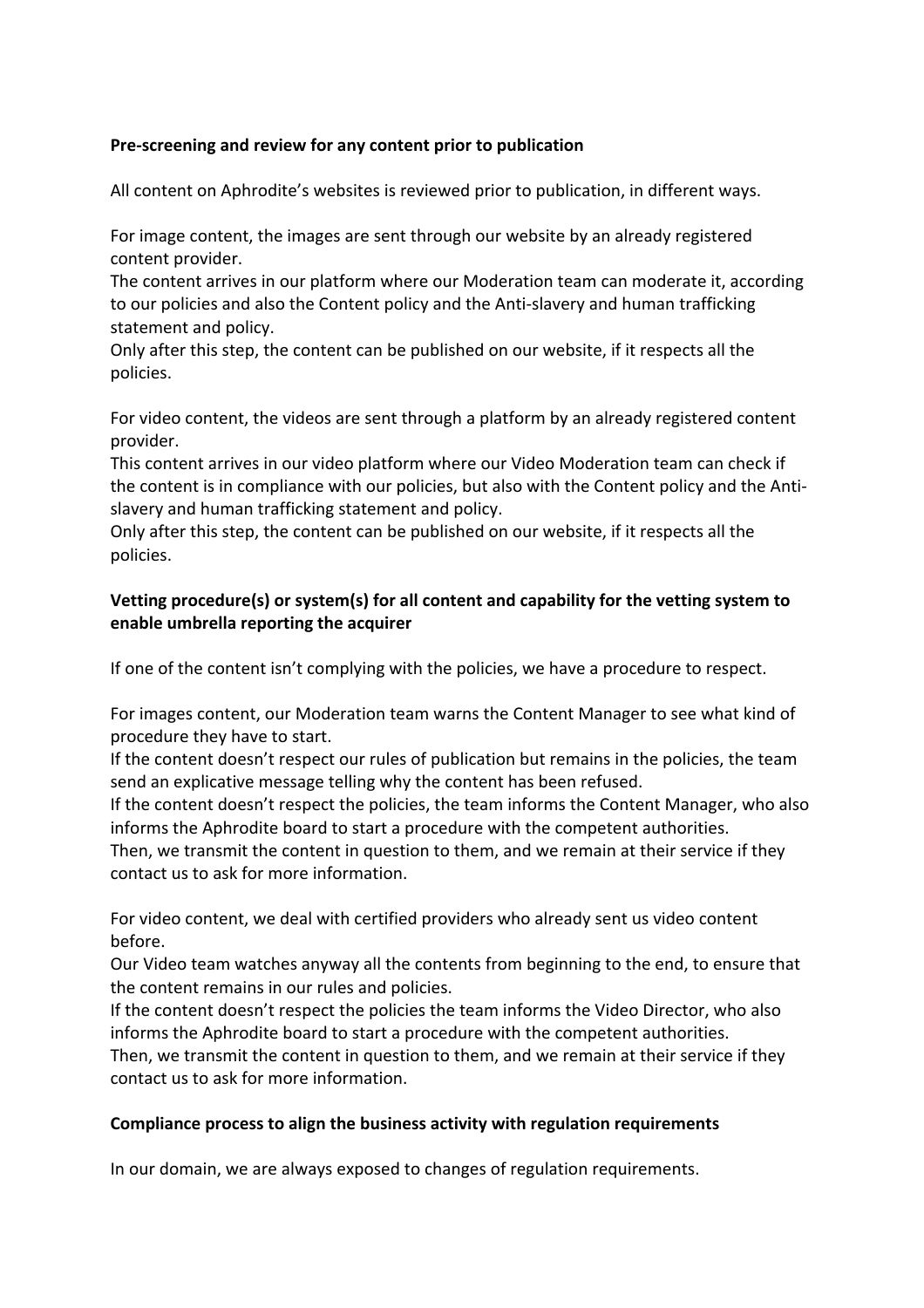First of all, our board work closely with our lawyers, to understand what changes are needed and how to put them online.

Then our lawyers work on the matter, especially when it's about to change our internal written rules.

When the changes have been written, our technical team adds the needed changes on our websites.

Finally, our Compliance team make a final check on the website, and warns if something is missing.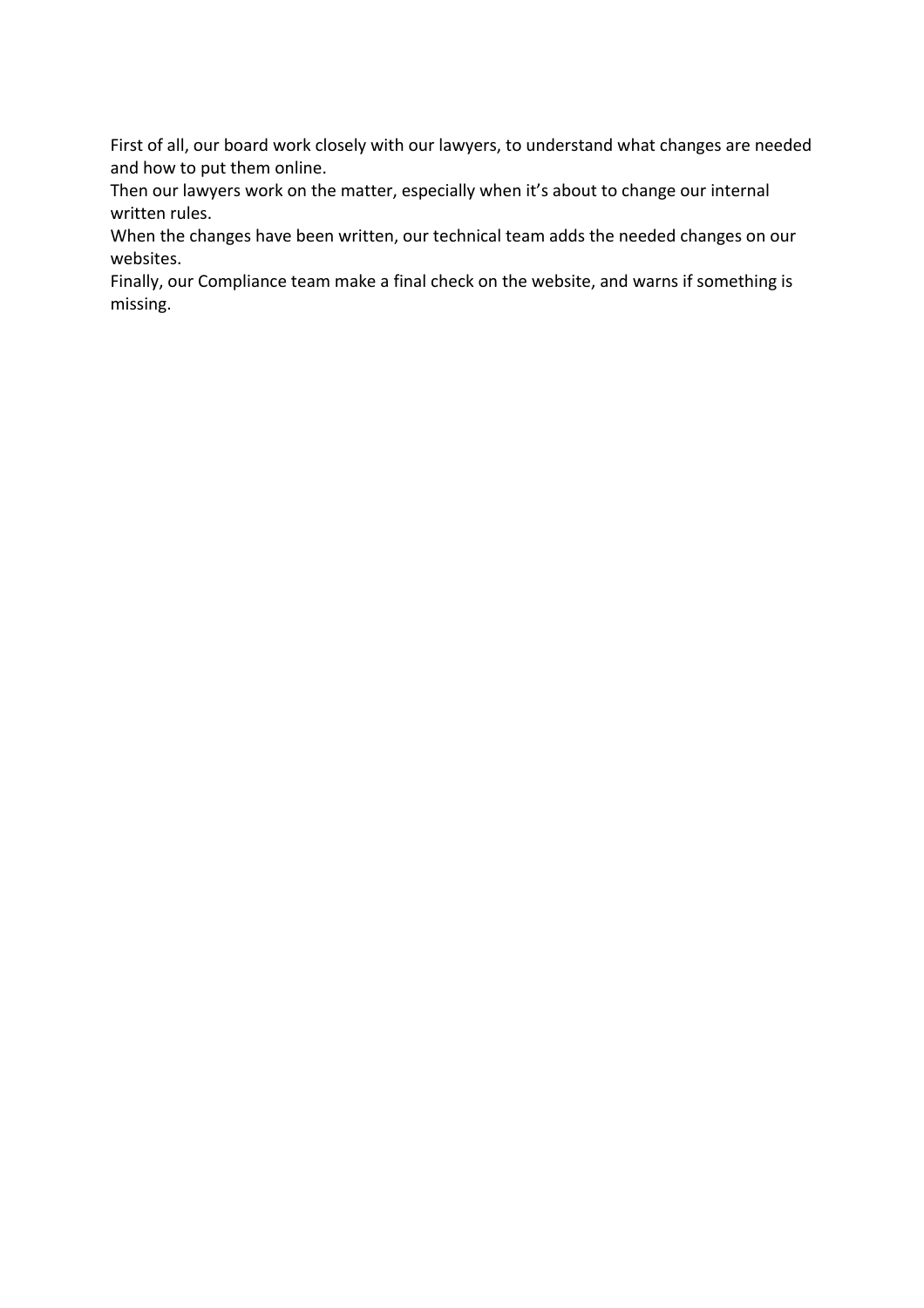### **Monetization Policy**

Aphrodite has developed its own monetization system, called Straceo, allowing to aggregate payments from the customers through its websites.

Users can pay through credit card or through a phone call for a per-unit buy.

Then there's a redirection between Mobiyo (partner for per-unit buy) and credit card payments to make a summary of the payments.

We provide a platform to our partners so they can see the amount generated from the sales every month, and also generate an invoice.